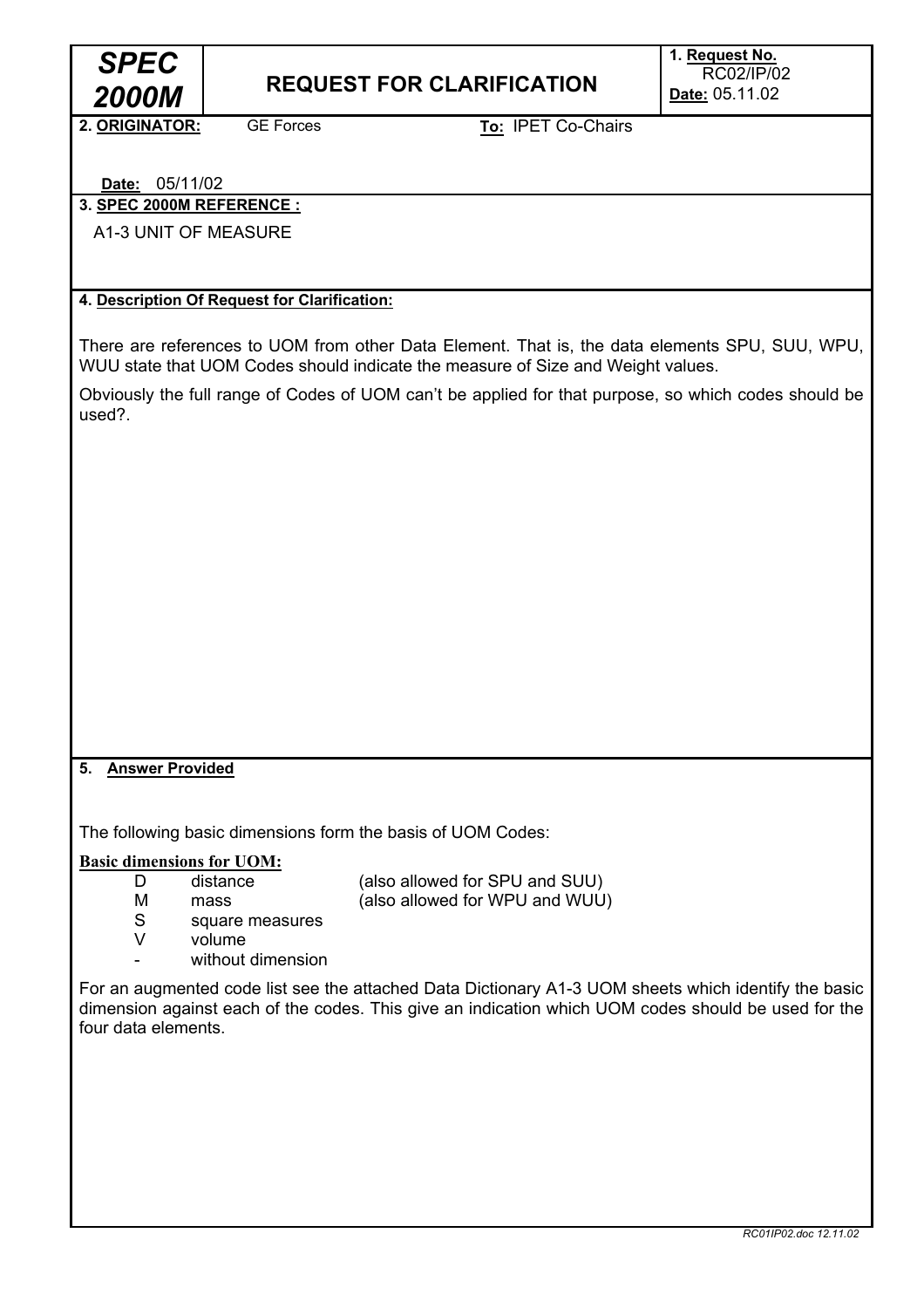# **DATA ELEMENT DEFINITION**

| <b>DATA ELEMENT NAME</b>       | <b>UNIT OF MEASURE</b> |
|--------------------------------|------------------------|
|                                | UМ                     |
| <b>TEXT ELEMENT IDENTIFIER</b> | UOM                    |
| <b>CHARACTERISTICS</b>         | a2                     |
| Format of Hardcopy print       | <b>CONTRACTOR</b>      |

## **DESCRIPTION/PURPOSE**

Provides a definitive unit of explicit measurement

#### **CODES**

**See Table attached** 

**Units preceded by an asterisk (\*) are recommended units** 

#### **REMARKS**

The UM is provided, along with the QUANTITIY PER UNIT OF ISSUE, when the UNIT OF ISSUE alone is insufficient to fully describe how the item is supplied.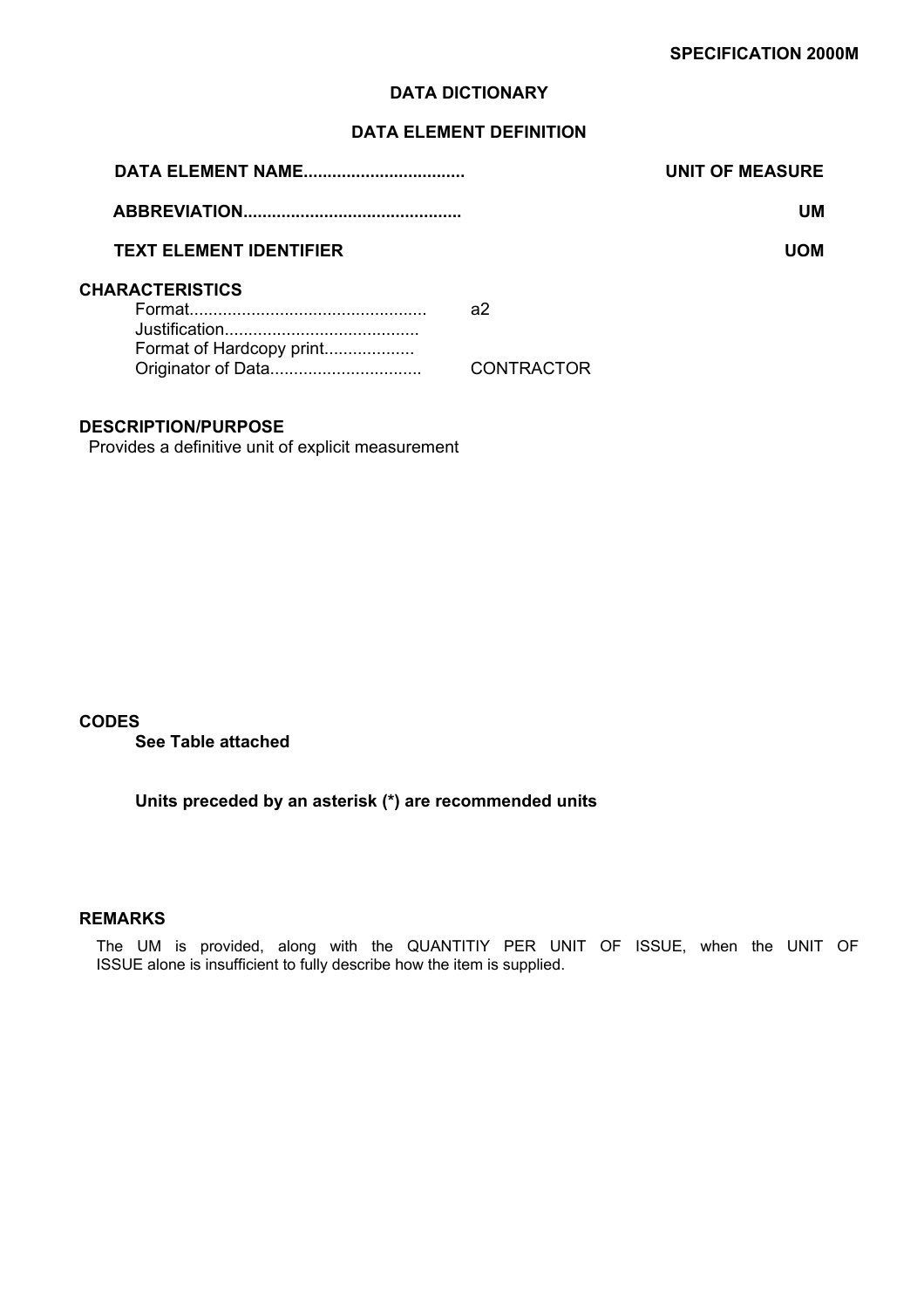# **DATA ELEMENT DEFINITION**

# **UNIT OF MEASURE**

|          | Assembly                    | AY        |   |
|----------|-----------------------------|-----------|---|
|          | Assortment                  | <b>AT</b> |   |
|          | <b>Board Foot</b>           | <b>BF</b> | D |
|          | Centigram                   | CG        | М |
| $\star$  | Centimetre                  | <b>CM</b> | D |
| $\star$  | Cubic centimetre            | CC        | V |
| *        | Cubic dezimetre             | <b>CV</b> | V |
| *        | Cubic foot                  | <b>CF</b> | V |
| *        | Cubic metre                 | CZ        | V |
| $\star$  | Cubic yard                  | CD        | V |
|          | Decagram                    | DC        | М |
|          | <b>Decalitre</b>            | DB        | V |
|          | Decametre                   | DA        | D |
|          | Decigram                    | DG        | М |
|          | <b>Decilitre</b>            | <b>DL</b> | V |
| $\star$  | Decimetre                   | DE        | D |
|          | Dozen                       | <b>DZ</b> |   |
|          | Dram                        | <b>DM</b> | М |
| $\star$  | Each                        | EA        |   |
|          | Fathom                      | <b>FM</b> | D |
|          | Fifty                       | LL        |   |
|          | Five                        | <b>FV</b> |   |
|          | Five hundred                | <b>VC</b> |   |
|          | Fluid ounce                 | FZ        | V |
| $\star$  | Foot/foot run               | FT.       | D |
| $\star$  | Gallon (US)                 | GL        | V |
|          | Gallon imperial             | GI        | V |
|          | Gill imperial               | GC        | V |
|          | Grain                       | <b>GN</b> | M |
| $\star$  | Gram                        | <b>GM</b> | M |
|          | Gross                       | <b>GR</b> |   |
|          | Group                       | <b>GP</b> |   |
|          | Hectogram                   | HG        | M |
|          | Hundred                     | HD        |   |
|          | Hundred cubic metres        | HC        | V |
|          | Hundred feet                | HF.       | D |
|          | Hundred kilogram (quintal)  | QN        | Μ |
|          | Hundred litres (hectolitre) | HL.       | V |
| $^\star$ | Hundred meters (hectometre) | HM        | D |
|          | Hundred squre feet          | <b>HS</b> | S |
|          | Hundred weight              | <b>HW</b> | M |
|          | Hundred yards               | HY        | D |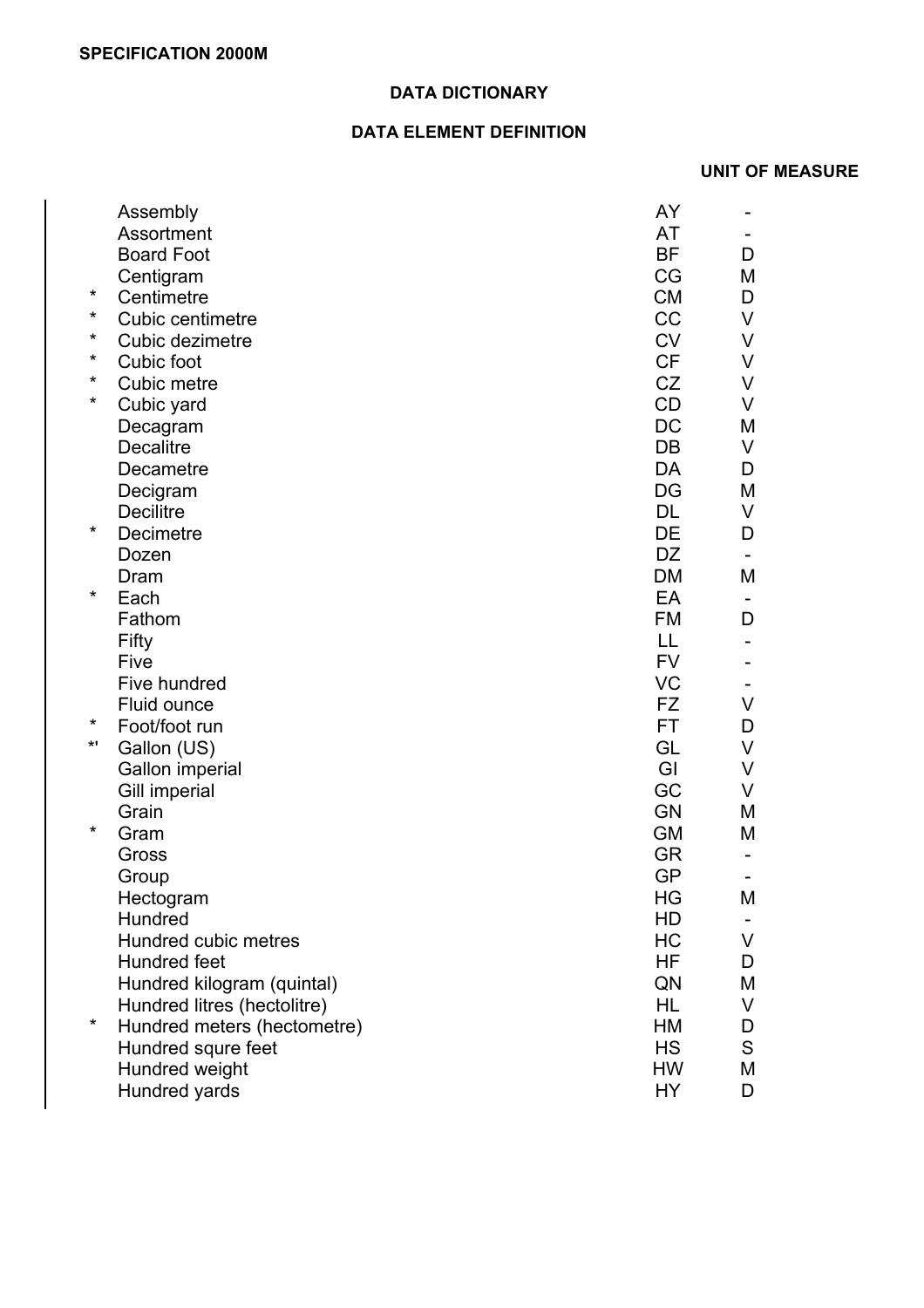# **DATA ELEMENT DEFINITION**

# **UNIT OF MEASURE**

| $\ast$   | Inch                           | IN               | D                                                                                                                       |
|----------|--------------------------------|------------------|-------------------------------------------------------------------------------------------------------------------------|
| $\star$  | Kilogram                       | KG               | М                                                                                                                       |
| $\star$  | Kilometre                      | KM               | D                                                                                                                       |
|          | Kit                            | <b>KT</b>        |                                                                                                                         |
|          | Linear metre                   | LM               | D                                                                                                                       |
| $\star$  | Litre                          | $\mathsf{L}$     | V                                                                                                                       |
|          | Long ton (2240 lbs)            | <b>LT</b>        | M                                                                                                                       |
|          | Lot                            | LO               |                                                                                                                         |
|          | Meal                           | <b>ME</b>        |                                                                                                                         |
| $\star$  | Metre                          | <b>MR</b>        | D                                                                                                                       |
|          | Metric ton (Thousand kilogram) | <b>TM</b>        | M                                                                                                                       |
|          | Milligram                      | <b>MG</b>        | M                                                                                                                       |
|          | Millilitre                     | ML               | V                                                                                                                       |
|          | Millimetre                     | MM               | D                                                                                                                       |
| $\star$  | Ounce                          | <b>OZ</b>        | M                                                                                                                       |
|          | Outfit                         | <b>OT</b>        |                                                                                                                         |
| *        | Pair                           | <b>PR</b>        |                                                                                                                         |
| $\star$  | Pint (Imperial)                | <b>PB</b>        | V                                                                                                                       |
| $^\star$ | Pint (US)                      | <b>PT</b>        | V                                                                                                                       |
| $\ast$   | Plate                          | <b>PM</b>        |                                                                                                                         |
|          | Pound                          | $\underline{LB}$ | M                                                                                                                       |
|          | Quart (Imperial)               | QB               | V                                                                                                                       |
| $\ast$   | Quart (US)                     | QT               | V                                                                                                                       |
|          | Quarter kilogram               | QK               | M                                                                                                                       |
|          | Quire                          | QR               |                                                                                                                         |
|          | Ration                         | <b>RA</b>        |                                                                                                                         |
|          | Ream                           | <b>RM</b>        |                                                                                                                         |
|          | Set                            | <b>SE</b>        |                                                                                                                         |
|          | <b>Sheet</b>                   | <b>SH</b>        |                                                                                                                         |
|          | Shot                           | <b>SO</b>        | D                                                                                                                       |
|          | <b>Skein</b>                   | <b>SK</b>        |                                                                                                                         |
| $\star$  | Square centimetre              | QC               | S                                                                                                                       |
| *        | Square decimetre               | QD               |                                                                                                                         |
| *        | Sqaure foot/super foot         | <b>SF</b>        |                                                                                                                         |
|          | Square inch                    | SI               | S<br>S<br>S<br>S<br>S<br>S<br>S<br>S<br>S<br>S<br>S<br><br><br><br><br><br><br><br><br><br><br><br><br><br><br><br><br> |
| $\star$  | Square metre                   | <b>SM</b>        |                                                                                                                         |
|          | Square millimetre              | <b>MN</b>        |                                                                                                                         |
| $\ast$   | Square yard                    | SY               |                                                                                                                         |
|          | Syphon                         | ZV               |                                                                                                                         |
|          | Ten                            | XX               |                                                                                                                         |
|          | Thirty six                     | <b>TS</b>        |                                                                                                                         |
|          | Thousand                       | МX               |                                                                                                                         |